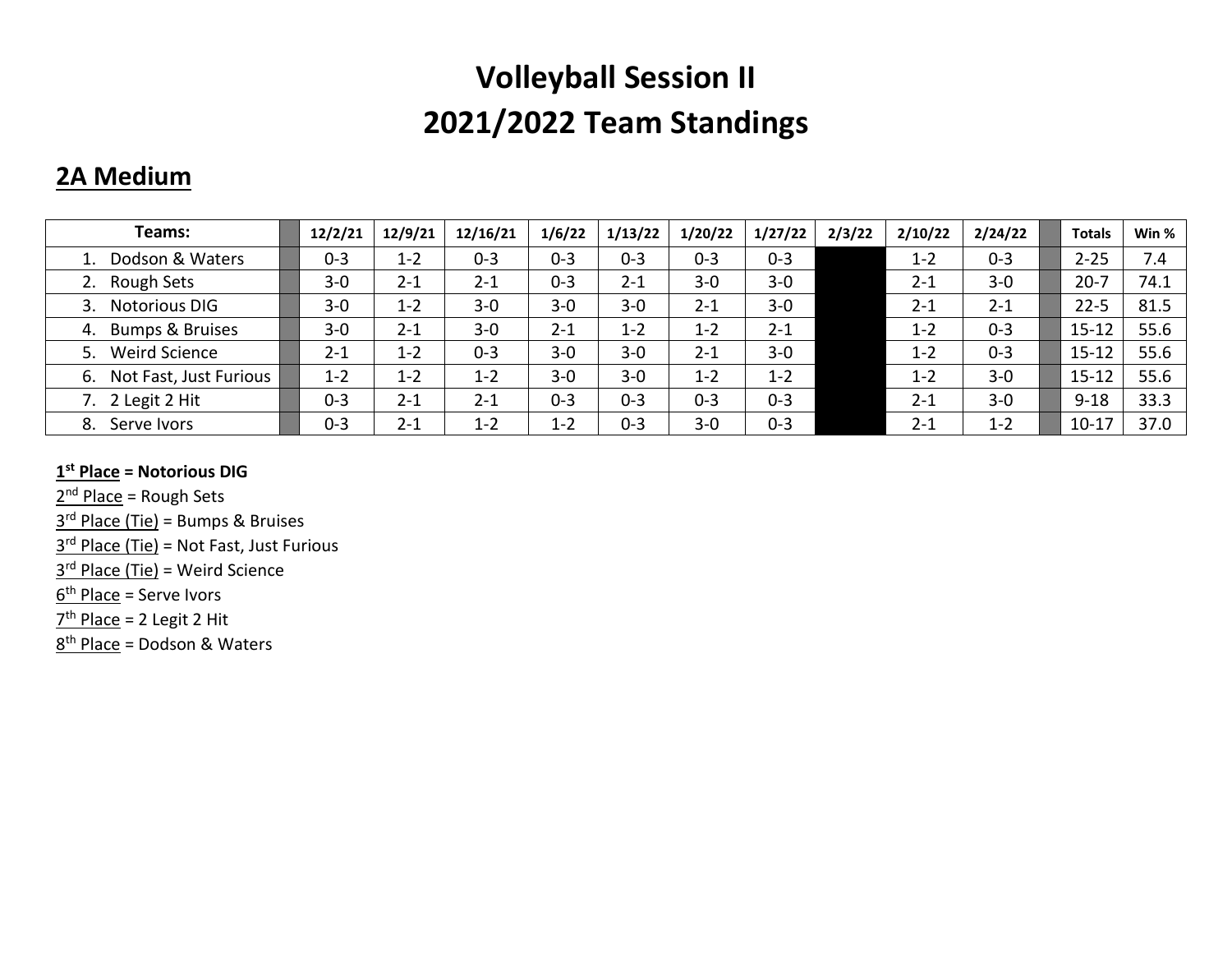### **2A High**

| Teams:                    | 12/2/21 | 12/9/21 | 12/16/21 | 1/6/22  | 1/13/22 | 1/20/22 | 1/27/22 | 2/3/22 | 2/10/22 | 2/24/22 | Totals    | Win % |
|---------------------------|---------|---------|----------|---------|---------|---------|---------|--------|---------|---------|-----------|-------|
| <b>Victorious Secrets</b> | $0 - 3$ | $0 - 3$ | $2 - 1$  | $0 - 3$ | $0 - 3$ | 0-0     | $1 - 2$ |        | $0 - 3$ | $0 - 3$ | $3 - 21$  | 12.5  |
| Networks                  | $3 - 0$ | $1 - 2$ | $0 - 3$  | $3 - 0$ | $2 - 3$ | 0-0     | $2 - 1$ |        | $1 - 2$ | $0 - 3$ | $12 - 14$ | 46.2  |
| Pop Up Blockers           | $1 - 2$ | $3 - 0$ | $3 - 0$  | $1 - 2$ | $3 - 0$ | 0-0     | $2 - 1$ |        | $2 - 1$ | $3 - 0$ | $18-6$    | 75.0  |
| All 4 One<br>4            | Z-.     | 2-1     | $1 - 2$  | $2 - 1$ | $3 - 2$ | 0-0     | $1 - 2$ |        | $3 - 0$ | $3 - 0$ | $17-9$    | 65.0  |

#### **1 st Place = Pop Up Blockers**

2<sup>nd</sup> Place = All 4 One

3<sup>rd</sup> Place = Networks

4<sup>th</sup> Place = Victorious Secrets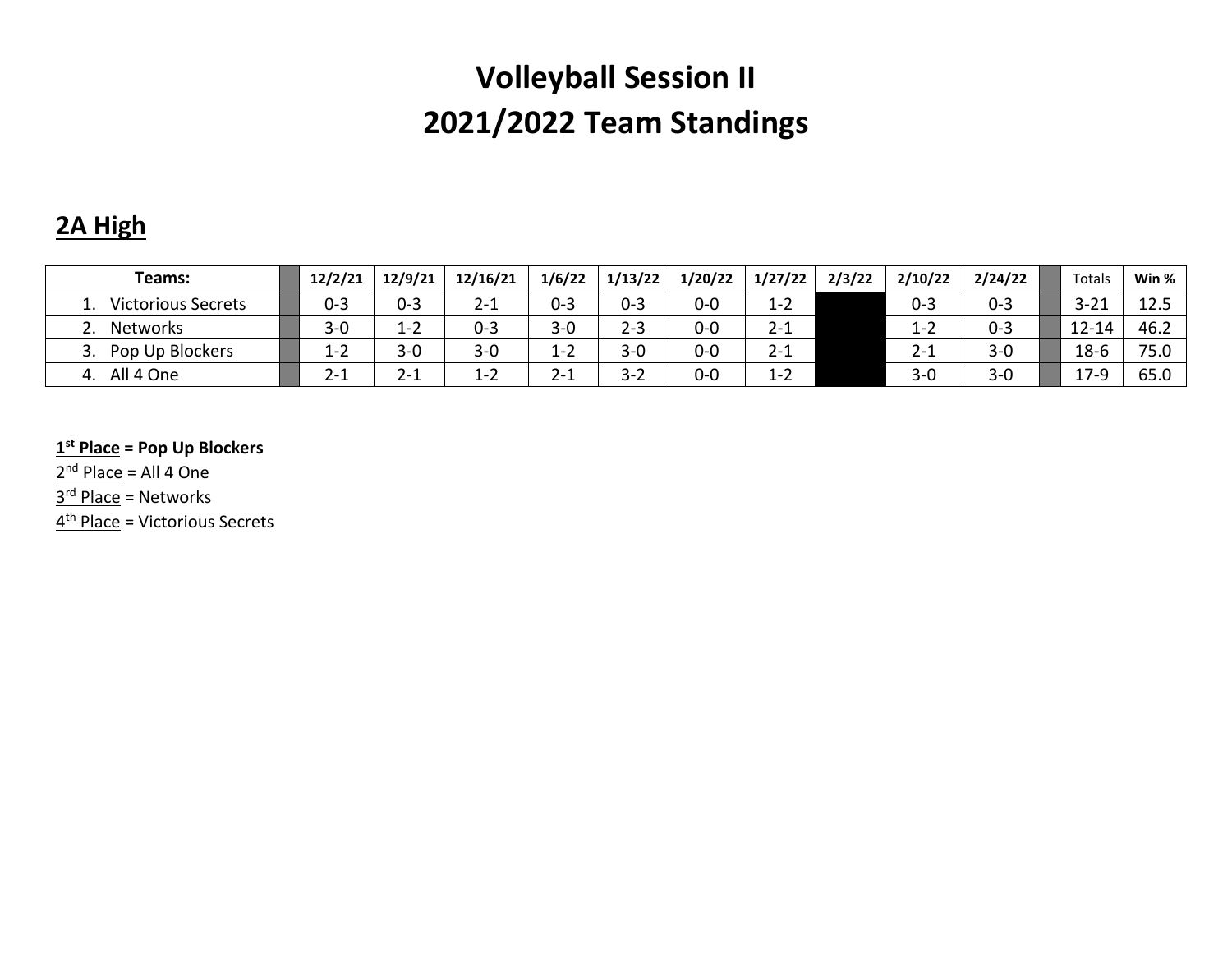### **3A Low**

| Teams:                    | 12/2/21 | 12/9/21 | 12/16/21 | 1/6/22  | 1/13/22 | 1/20/22 | 1/27/22 | 2/3/22 | 2/10/22 | 2/24/22 | <b>Totals</b> | Win % |
|---------------------------|---------|---------|----------|---------|---------|---------|---------|--------|---------|---------|---------------|-------|
| Donald Bump               | $0 - 3$ | $0 - 3$ | $1 - 2$  | $1 - 2$ | $0 - 6$ | $3 - 0$ | $0-0$   |        | 2-1     | $0 - 3$ | $7 - 20$      | 25.9  |
| Here We Go                | $1 - 2$ | $0 - 3$ | $4 - 2$  | $0 - 3$ | $3 - 0$ | $2 - 1$ | $0 - 3$ |        | $1 - 2$ | $4 - 2$ | $15 - 18$     | 45.5  |
| <b>Empire Spikes Back</b> | $3 - 3$ | $3 - 0$ | 1-2      | $1 - 2$ | $3 - 0$ | $2 - 4$ | $0 - 0$ |        | $2 - 1$ | $1 - 2$ | $16 - 14$     | 53.3  |
| The Crew<br>4.            | $3 - 0$ | $1 - 2$ | 1-2      | $4 - 2$ | $0 - 3$ | $0 - 3$ | $1 - 2$ |        | 2-4     | $2 - 1$ | 14-19         | 45.5  |
| <b>UFA</b><br>5.          | $2 - 1$ | נ-כ     | $2 - 1$  | $3 - 0$ | $3 - 0$ | $2 - 1$ | $5 - 1$ |        | 2-1     | $2 - 1$ | $26 - 1$      | 78.8  |

**1 st Place = UFA**

2<sup>nd</sup> Place = Empire Spikes Back 3<sup>rd</sup> Place (Tie) = Here We Go... 3<sup>rd</sup> Place (Tie) = The Crew 5<sup>th</sup> Place = Donald Bump